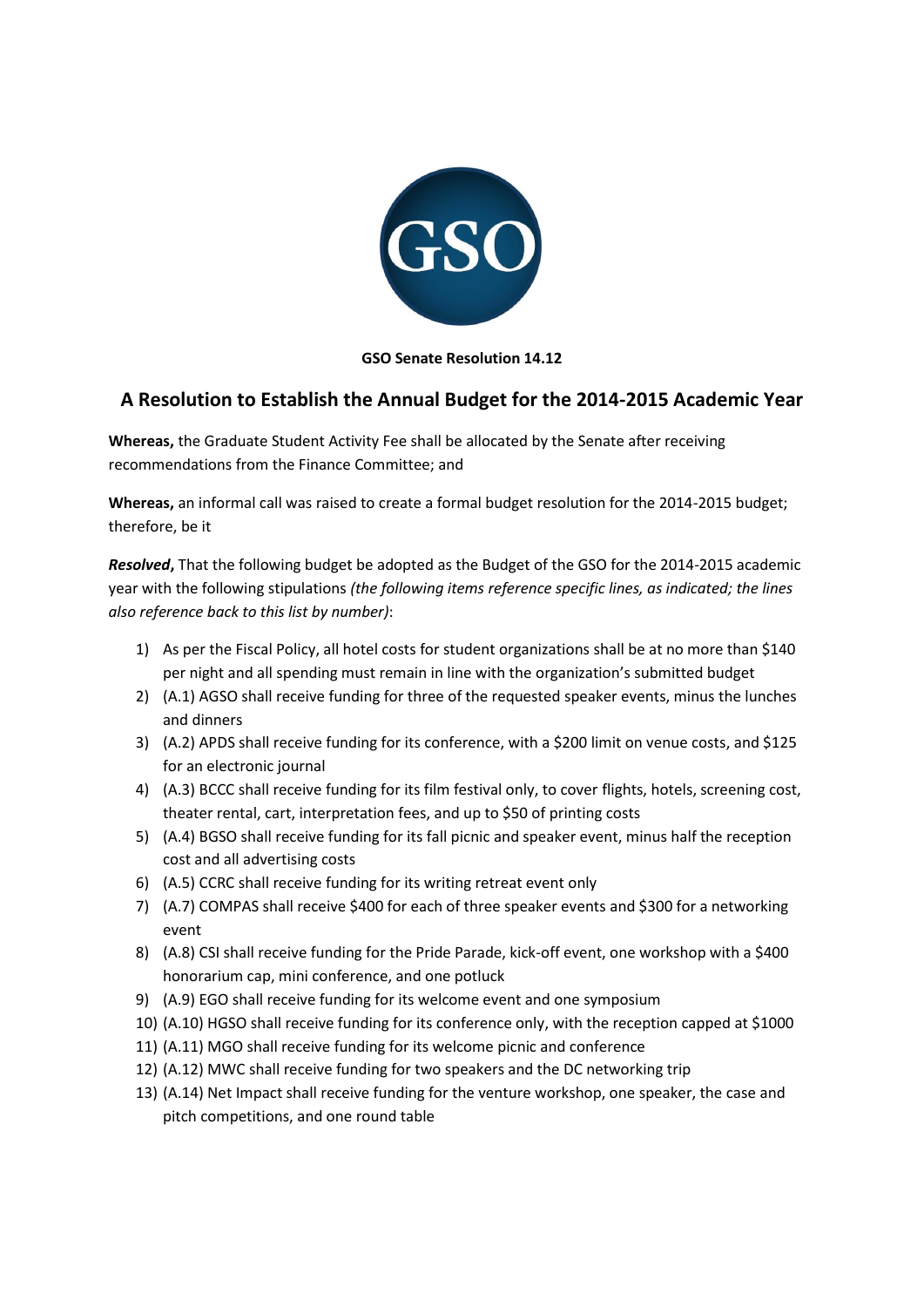- 14) (A.15) Open Doors shall receive funding for its film festival only
- 15) (A.17) PAIRA shall receive funding for the July colloquium, its conference, their culture fair, and the NYC and DC networking trips, contingent on item 16
- 16) (A.17) PAIRA shall receive its funds contingent upon sending the Comptroller a report of its fundraising account total as of the 2014 Commencement, or the best estimate thereof, and details of any plans to use those funds; the Comptroller shall determine if the transmitted information is satisfactory and shall not release funds without certifying the information received as satisfactory
- 17) (A.19) RGO shall receive funding for the visiting scholar and conference events, minus \$100 in advertising costs
- 18) (A.20) RSA shall receive funding for its speaker event, minus \$75 from the catering cost
- 19) (A.21) SAA shall receive funding for its welcome event, Special Olympics event, end of year picnic, and Mayfest earplugs
- 20) (A.22) SGSA shall receive funding for its symposium and Amy Steinburgler events
- 21) (A.23) SPIC MAKAY shall receive funding for one concert only
- 22) (A.24) SSCFR shall receive funding for its peer review meeting, exploration panel, one speaker, and its end of year picnic
- 23) (A.25) STEP shall receive funding for the DC networking trip only, minus \$200
- 24) (A.26) SUGGS shall receive funding for the overnight field trips and the symposium, minus transportation and reception costs as well as \$200 from airfare
- 25) (A.27) SUPRA shall receive funding for its classroom and teaching activities
- 26) (A.28) TSA shall receive funding for all budgeted activities except the end of year picnic
- 27) (A.29) WGSO shall receive funding for all budgeted events except the Chinese New Year event
- 28) (B.5) The Graduate School funds cannot be used toward the printing or publishing of the book *On the Borders of the Academy: First-Generation Graduate Students and Faculty*
- 29) (B.7) The Outdoor Education funds cannot be used to subsidize the Lake Placid trip
- 30) (B.8) The Slutzker Center funding cannot be used toward the Orange Dialog for Peace trip
- 31) (C1.2) The Executive Discretionary fund shall only be used upon a vote of the Executive Board
- 32) (C1.6-11) All Executive Compensation will be paid in equal monthly installments, or as equal as possible, spread as appropriate through the term of the relevant officer
- 33) (C1.12) The President's Benefits funds will be used for medical insurance and other medical costs, including standard medical, dental, and vision insurance
- 34) (C1.14) The NAGPS Conference Travel line will not be spent on food, with the additional stipulation that any individuals traveling on that line provide written reports to the Senate of their trip
- 35) (C3.2, R.3) The Drumlins Alternatives line will be used to purchase up to 200 golf passes to the Links at Erie Village, to be given free to graduate students, and up to 300 Empire Park Passports at the lowest bulk rate, to be sold at \$20 per pass
- 36) (A.13) Nanhi Kali shall receive funding for their Diwali and networking events only
- 37) (B.1, B.4) The two daycare centers shall be funded out of endowment interest, not out of general funds.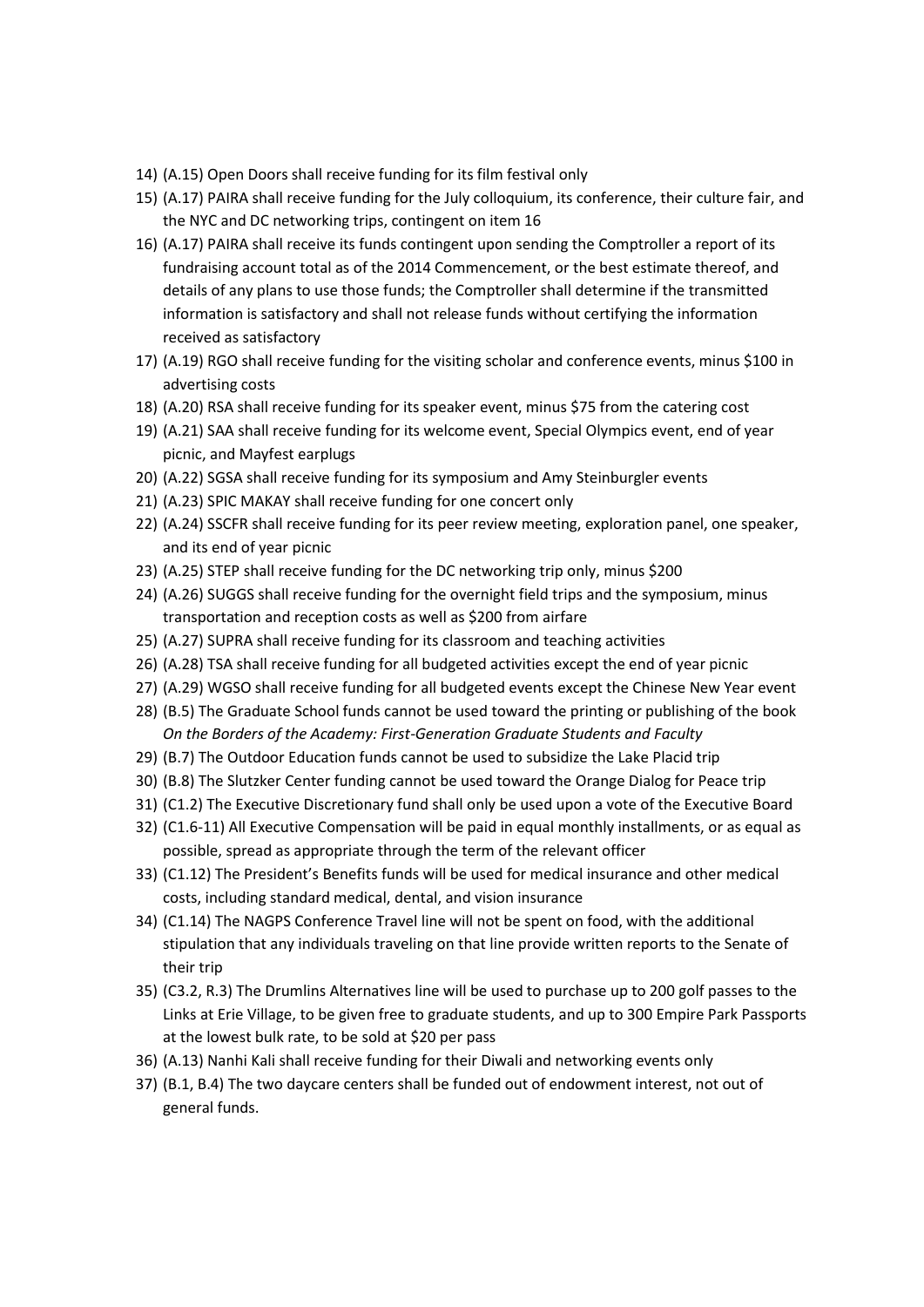## GSO 2014-2015 Budget

# **Outlays**

|      | <b>A. Student Organizations</b>                              | <b>Funding Level</b> | <b>Stip</b>    |
|------|--------------------------------------------------------------|----------------------|----------------|
| A.1  | (AGSO) Anthropology Graduate Student Organization            | \$3,132.00           | $\overline{2}$ |
| A.2  | (APDS) Association of Public Diplomacy Scholars              | \$2,150.00           | 3              |
| A.3  | (BCCC) Beyond Compliance Coordinating Committee              | \$1,396.00           | $\overline{4}$ |
| A.4  | (BGSO) Biology Graduate Student Organization                 | \$2,475.00           | 5              |
| A.5  | (CCRC) Composition and Cultural Rhetoric Graduate Circle     | \$1,480.00           | $\sqrt{6}$     |
| A.6  | (CMC) Conflict Management Center                             | \$2,460.00           |                |
| A.7  | (COMPAS) Coalition of Multicultural Public Admin Students    | \$1,200.00           | $\overline{7}$ |
| A.8  | (CSI) Chi Sigma Iota                                         | \$2,360.00           | 8              |
| A.9  | (EGO) English Graduate Organization                          | \$2,530.00           | 9              |
| A.10 | (HGSO) History Graduate Student Organization                 | \$700.00             | 10             |
| A.11 | (MGO) Mathematics Graduate Organization                      | \$2,560.00           | 11             |
| A.12 | (MWC) Maxwell Women's Caucus                                 | \$1,800.00           | 12             |
| A.13 | Nanhi Kali                                                   | \$1,600.00           | 36             |
| A.14 | Net Impact                                                   | \$1,790.00           | 13             |
| A.15 | <b>Open Doors</b>                                            | \$1,258.00           | 14             |
| A.16 | (PAC) Psychology Action Committee                            | \$1,200.00           |                |
| A.17 | (PAIRA) Public Admin and International Relations Association | \$8,791.00 15,16     |                |
| A.18 | (PGSO) Physics Graduate Student Organization                 | \$450.00             |                |
| A.19 | (RGO) Religion Graduate Organization                         | \$3,205.00           | 17             |
| A.20 | (RSA) Rhetorical Society of America Chapter at SU            | \$1,105.00           | 18             |
| A.21 | (SAA) Student Academy of Audiology SU Chapter                | \$500.00             | 19             |
| A.22 | (SGSA) Sociology Graduate Student Assemblage                 | \$2,684.00           | 20             |
| A.23 | <b>SPIC MAKAY</b>                                            | \$2,600.00           | 21             |
| A.24 | (SSCFR) Syracuse Student Council on Family Relations         | \$625.22             | 22             |
| A.25 | (STEP) Students for Tomorrow's Environmental Policy          | \$800.00             | 23             |
| A.26 | (SUGGS) Society of Undergrad and Graduate Geology Students   | \$3,341.40           | 24             |
| A.27 | (SUPRA) Syracuse University Program for Refugee Assistance   | \$2,650.00           | 25             |
| A.28 | (TSA) Turkish Student Association                            | \$770.42             | 26             |
| A.29 | (WGSO) Whitman Graduate Student Organization                 | \$1,410.00           | 27             |
| A.30 | (WIT) Women In Technology                                    | \$1,050.00           |                |
|      | <b>Total A</b>                                               | \$60,073.04          |                |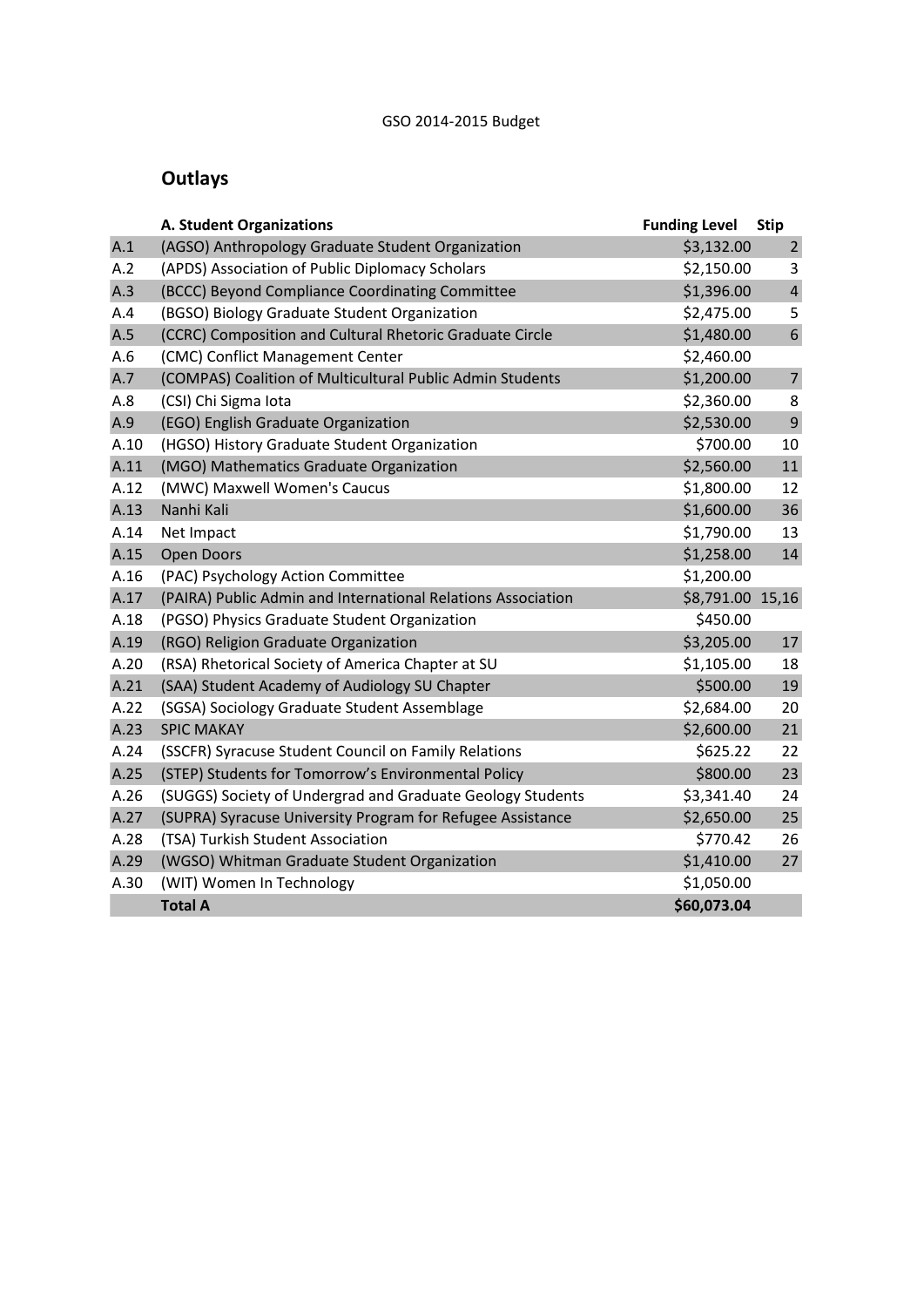## GSO 2014-2015 Budget

|            | <b>B. Service Providers</b>            | <b>Funding Level</b> | <b>Stip</b> |
|------------|----------------------------------------|----------------------|-------------|
| B.1        | <b>Bernice Wright</b>                  | \$8,000.00           | 37          |
| B.2        | Inn Complete                           | \$35,000.00          |             |
| B.3        | <b>Student Legal Services</b>          | \$61,766.39          |             |
| B.4        | SU Daycare                             | \$8,500.00           | 37          |
| B.5        | The Graduate School Programs (FPP)     | \$10,130.00          | 28          |
| B.6        | <b>Career Services</b>                 | \$11,050.00          |             |
| B.7        | <b>Outdoor Education</b>               | \$7,960.00           | 29          |
| <b>B.8</b> | Slutzker Center                        | \$2,055.00           | 30          |
|            | Less Endowment Spending                | $-$16,500.00$        |             |
|            | <b>Total B</b>                         | \$127,961.39         |             |
|            |                                        |                      |             |
|            | C. GSO                                 |                      |             |
|            | <b>C1. Operating Expenses</b>          | <b>Funding Level</b> | <b>Stip</b> |
| C1.1       | <b>Office Supplies and Phone</b>       | \$1,500.00           |             |
| C1.2       | <b>Executive Discretionary Fund</b>    | \$2,000.00           | 31          |
| C1.3       | <b>Senate Meeting Food</b>             | \$3,000.00           |             |
| C1.4       | <b>Committee Expenses</b>              | \$1,500.00           |             |
| C1.5       | Chair/Senator/Grad School Appreciation | \$0.00               |             |
|            |                                        |                      |             |
|            | <b>Executive Compensation</b>          |                      |             |
| C1.6       | President                              | \$18,803.20          | 32          |
| C1.7       | Vice President, Internal               | \$6,000.00           | 32          |
| C1.8       | Vice President, External               | \$6,000.00           | 32          |
| C1.9       | Comptroller                            | \$6,000.00           | 32          |
|            | C1.10 Recording Secretary              | \$4,000.00           | 32          |
|            | C1.11 Financial Secretary              | \$4,000.00           | 32          |
|            |                                        |                      |             |
|            | <b>Benefits</b>                        |                      |             |
|            | C1.12 President                        | \$3,000.00           | 33          |
|            |                                        |                      |             |
|            | <b>Other Operating Expenses</b>        |                      |             |
|            | C1.13 NAGPS Membership                 | \$0.00               |             |
|            | C1.14 NAGPS Conference Travel          | \$3,205.00           | 34          |
|            | C1.15 Graduate School Payment          | \$12,000.00          |             |

C1.16 Department Allocations \$15,000.00<br>
Total C1

**Total C1 \$86,008.20**